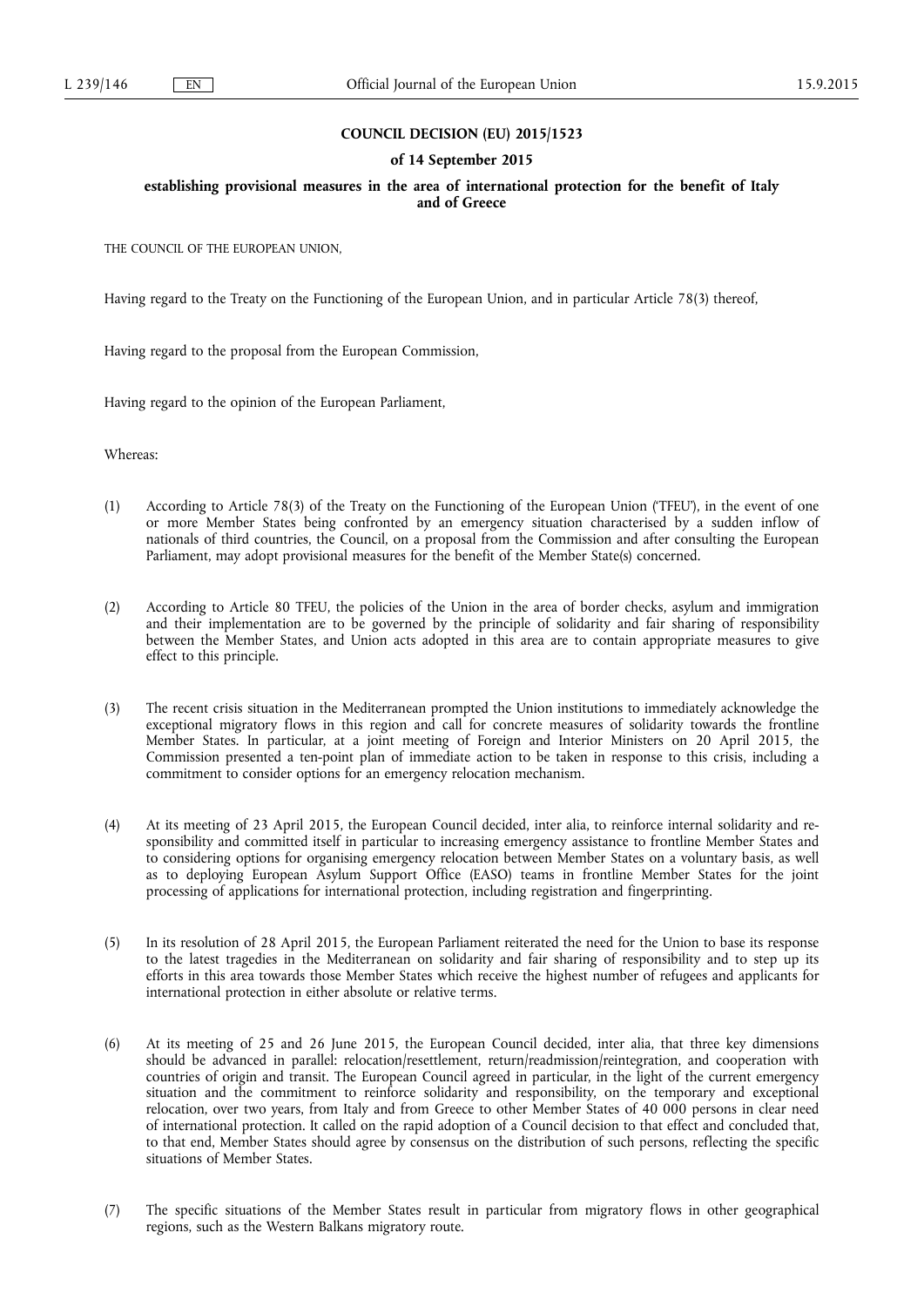- (8) Several Member States were confronted with a significant increase in the total number of migrants, including applicants for international protection, arriving on their territories in 2014 and some continue to be so in the first months of 2015. Emergency financial assistance by the Commission and operational support by EASO were provided to several Member States to help them cope with this increase.
- (9) Among the Member States witnessing situations of considerable pressure and in light of the recent tragic events in the Mediterranean, Italy and Greece in particular have experienced unprecedented flows of migrants, including applicants for international protection who are in clear need of international protection, arriving on their territories, generating a significant pressure on their migration and asylum systems.
- (10) According to data of the European Agency for the Management of Operational Cooperation at the External Borders (Frontex), the Central and Eastern Mediterranean routes were the main areas for irregular border crossing into the Union in 2014. In 2014, more than 170 000 migrants arrived in Italy alone in an irregular manner, representing an increase of 277 % compared to 2013. A steady increase was also witnessed by Greece with more than 50 000 irregular migrants reaching the country, representing an increase of 153 % compared to 2013. The overall numbers further increased in the course of 2015. In the first six months of 2015, Italy witnessed a 5 % increase of irregular border crossings as compared to the same period last year. Greece faced a sharp increase in the number of irregular border crossings during the same period, corresponding to a six-fold increase over the first six months of 2014 (over 76 000 in the period January-June 2015 compared to 11 336 in the period January-June 2014). A significant proportion of the total number of irregular migrants detected in these two regions included migrants of nationalities which, based on the Eurostat data, meet a high Union-level recognition rate.
- (11) According to Eurostat, 64 625 persons applied for international protection in Italy in 2014, compared to 26 920 in 2013 (which represents an increase of 143 %). A lesser increase in the number of applications was witnessed by Greece with 9 430 applicants (which represents an increase of 15 %). In the first quarter of 2015, 15 250 persons applied for international protection in Italy (which represents an increase of 47 % compared to the first quarter of 2014) and 2 615 persons applied in Greece (which represents an increase of 28 % compared to the first quarter of 2014).
- (12) Many actions have been taken so far to support Italy and Greece in the framework of the migration and asylum policy, including by providing them with substantial emergency assistance and EASO operational support. Italy and Greece were the second and third largest beneficiaries of funding disbursed during the period 2007-2013 under the General Programme 'Solidarity and Management of Migration Flows' (SOLID) and, in addition, received substantial emergency funding. Italy and Greece will likely continue to be the main beneficiaries of the Asylum, Migration and Integration Fund (AMIF) over 2014-2020.
- (13) Due to the ongoing instability and conflicts in the immediate neighbourhood of Italy and Greece, it is very likely that a significant and increased pressure will continue to be put on their migration and asylum systems, with a significant portion of the migrants who may be in need of international protection. This demonstrates the critical need to show solidarity towards Italy and Greece and to complement the actions taken so far to support them with provisional measures in the area of asylum and migration.
- (14) At the same time, Italy and Greece should provide structural solutions to address exceptional pressures on their asylum and migration systems. The measures laid down in this Decision should therefore go hand in hand with the establishment by Italy and by Greece of a solid and strategic framework for responding to the crisis situation and intensifying the ongoing reform process in these areas. In this respect, Italy and Greece should, on the date of entry into force of this Decision, each present a roadmap to the Commission which should include adequate measures in the area of asylum, first reception and return, enhancing the capacity, quality and efficiency of their systems in these areas, as well as measures to ensure appropriate implementation of this Decision with a view to allowing them to better cope, after the end of the application of this Decision, with a possible increased inflow of migrants on their territories.
- (15) Bearing in mind that the European Council agreed on a set of interlinked measures, the Commission should be entrusted with the power to suspend, where appropriate and having given the State concerned the opportunity to present its views, the application of this Decision for a limited period where Italy or Greece does not respect its commitments in this regard.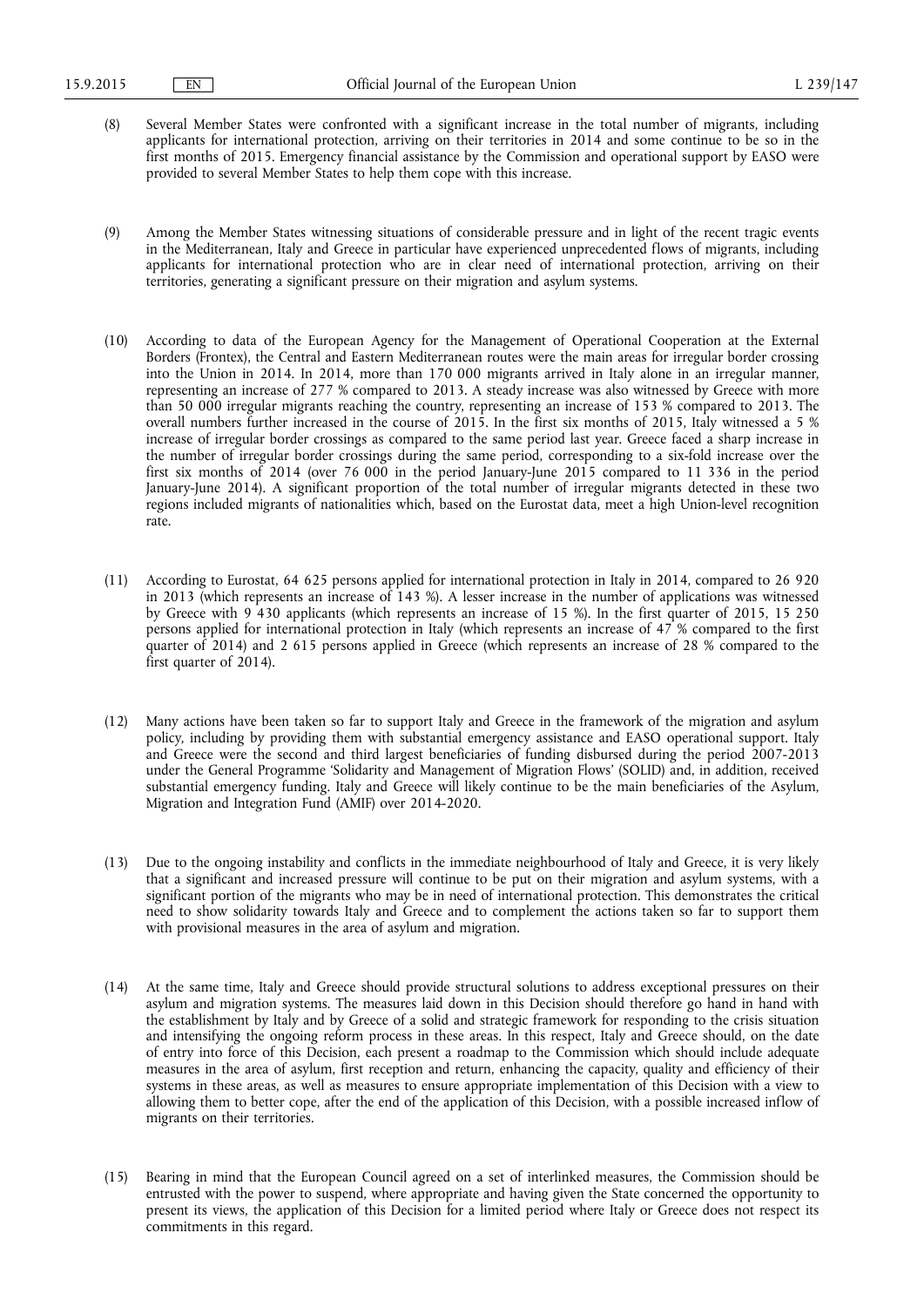- (16) If any Member State should be confronted with a similar emergency situation characterised by a sudden inflow of nationals of third countries, the Council, on a proposal from the Commission and after consulting the European Parliament, may adopt provisional measures for the benefit of the Member State concerned, on the basis of Article 78(3) TFEU. Such measures may include, where appropriate, a suspension of the obligations of that Member State provided for in this Decision.
- (17) In accordance with Article 78(3) TFEU, the measures envisaged for the benefit of Italy and of Greece should be of a provisional nature. A period of 24 months is reasonable in view of ensuring that the measures provided for in this Decision have a real impact in respect of supporting Italy and Greece in dealing with the significant migration flows on their territories.
- (18) The measures to relocate from Italy and from Greece, as set out in this Decision, entail a temporary derogation from the rule laid down in Article 13(1) of Regulation (EU) No 604/2013 of the European Parliament and of the Council ( 1 ) according to which Italy and Greece would have been otherwise responsible for the examination of an application for international protection based on the criteria set out in Chapter III of that Regulation, as well as a temporary derogation from the procedural steps, including the time-limits, laid down in Articles 21, 22 and 29 of that Regulation. The other provisions of Regulation (EU) No 604/2013, including the implementing rules laid down in Commission Regulation (EC) No 1560/2003 ( 2 ) and Commission Implementing Regulation (EU) No 118/2014 ( 3 ), remain applicable, including the rules contained therein on the obligation for the transferring Member States to meet the costs necessary to transfer an applicant to the Member State of relocation and on the cooperation on transfers between Member States, as well as on transmission of information through the DubliNet electronic communication network.

This Decision also entails a derogation from the consent of the applicant for international protection as referred to in Article 7(2) of Regulation (EU) No 516/2014 of the European Parliament and of the Council ( 4 ).

- (19) Relocation measures do not absolve Member States from applying in full Regulation (EU) No 604/2013, including the provisions related to family reunification, special protection of unaccompanied minors, and the discretionary clause on humanitarian grounds.
- (20) A choice had to be made in respect of the criteria to be applied when deciding which and how many applicants are to be relocated from Italy and from Greece, without prejudice to decisions at national level on asylum applications. A clear and workable system is envisaged based on a threshold of the average rate at Union level of decisions granting international protection in the procedures at first instance, as defined by Eurostat, out of the total number at Union level of decisions on asylum applications for international protection taken at first instance, based on the latest available statistics. On the one hand, this threshold would have to ensure, to the maximum extent possible, that all applicants in clear need of international protection would be in a position to fully and swiftly enjoy their protection rights in the Member State of relocation. On the other hand, it would have to prevent, to the maximum extent possible, applicants who are likely to receive a negative decision on their application from being relocated to another Member State, and therefore from prolonging unduly their stay in the Union. A threshold of 75 %, based on the latest available updated Eurostat quarterly data for first instance decisions, should be used in this Decision.
- (21) The provisional measures are intended to relieve the significant asylum pressure on Italy and on Greece, in particular by relocating a significant number of applicants in clear need of international protection who have

<sup>(</sup> 1 ) Regulation (EU) No 604/2013 of the European Parliament and of the Council of 26 June 2013 establishing the criteria and mechanisms for determining the Member State responsible for examining an application for international protection lodged in one of the Member States by a third-country national or a stateless person (OJ L 180, 29.6.2013, p. 31).

<sup>(</sup> 2 ) Commission Regulation (EC) No 1560/2003 of 2 September 2003 laying down detailed rules for the application of Council Regulation (EC) No 343/2003 establishing the criteria and mechanisms for determining the Member State responsible for examining an asylum application lodged in one of the Member States by a third-country national (OJ L 222, 5.9.2003, p. 3).

<sup>(</sup> 3 ) Commission Implementing Regulation (EU) No 118/2014 of 30 January 2014 amending Regulation (EC) No 1560/2003 laying down detailed rules for the application of Council Regulation (EC) No 343/2003 establishing the criteria and mechanisms for determining the Member State responsible for examining an asylum application lodged in one of the Member States by a third-country national (OJ L 39, 8.2.2014, p. 1).

<sup>(</sup> 4 ) Regulation (EU) No 516/2014 of the European Parliament and of the Council of 16 April 2014 establishing the Asylum, Migration and Integration Fund, amending Council Decision 2008/381/EC and repealing Decision No 573/2007/EC and No 575/2007/EC of the European Parliament and of the Council and Council Decision 2007/435/EC (OJ L 150, 20.5.2014, p. 168).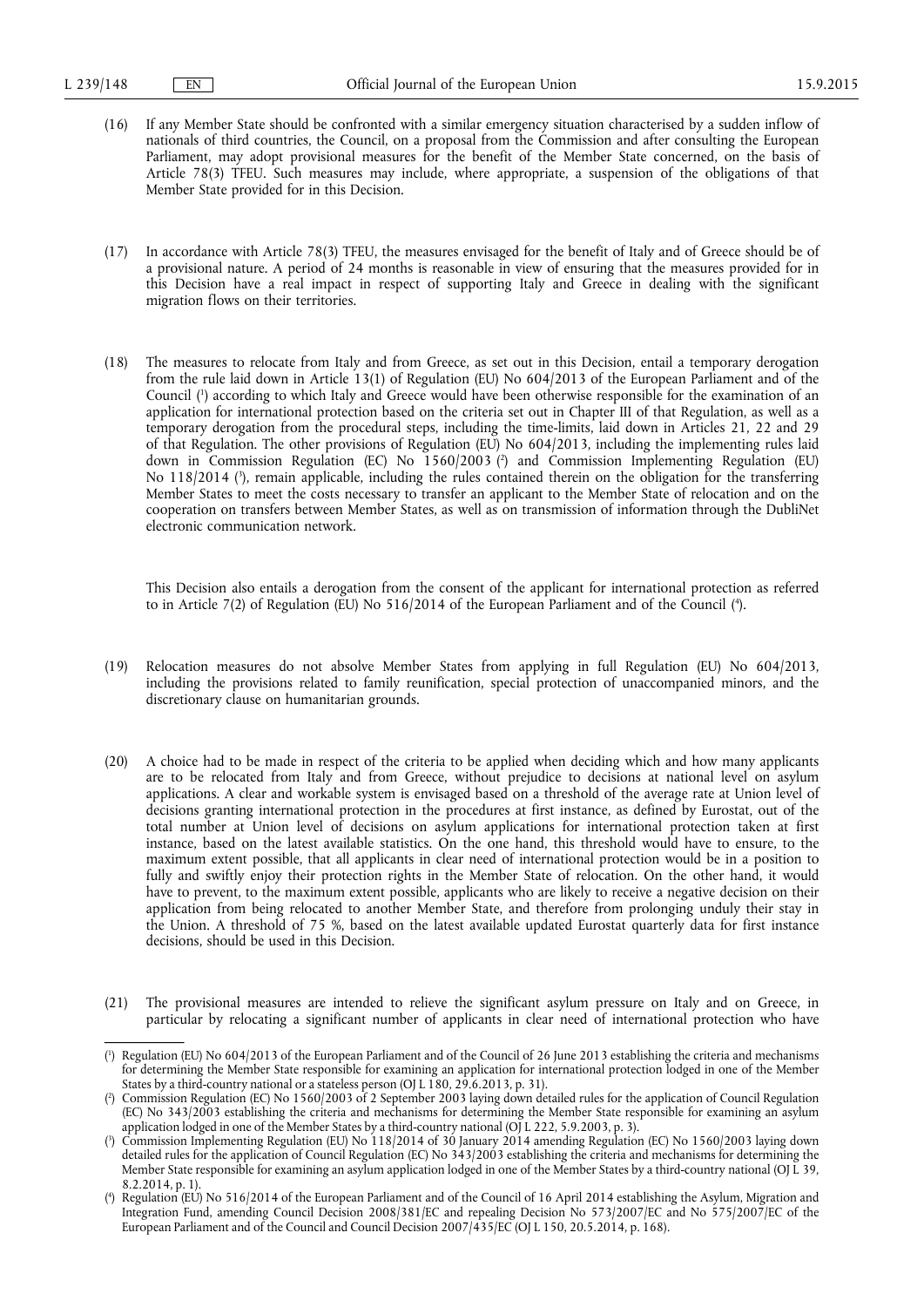arrived in the territory of Italy or Greece following the date on which this Decision becomes applicable. Based on the overall number of third-country nationals who have entered irregularly Italy or Greece in 2014 and the number of those who are in clear need of international protection, a total of 40 000 applicants in clear need of international protection should be relocated from Italy and from Greece. This number corresponds to approximately 40 % of the total number of third-country nationals in clear need of international protection who have entered irregularly in Italy or Greece in 2014. Thus, the relocation measure proposed in this Decision constitutes fair burden sharing between Italy and Greece on the one hand and the other Member States on the other. Based on the same overall available figures in 2014 and in the first four months of 2015, in Italy compared to Greece, 60 % of these applicants should be relocated from Italy and 40 % from Greece.

- (22) On 20 July 2015, reflecting the specific situations of Member States, a Resolution of the representatives of the Governments of the Member States, meeting within the Council, on relocating from Italy and from Greece 40 000 persons in clear need of international protection, was adopted by consensus. Over a period of two years, 24 000 persons should be relocated from Italy and 16 000 persons should be relocated from Greece.
- (23) The Asylum, Migration and Integration Fund (AMIF) set up by Regulation (EU) No 516/2014 provides support to burden-sharing operations agreed between Member States and is open to new policy developments in that field. Article 7(2) of Regulation (EU) No 516/2014 provides for the possibility for Member States to implement actions related to the transfer of applicants for international protection as part of their national programmes, while Article 18 of Regulation (EU) No 516/2014 provides for the possibility of a lump sum of EUR 6 000 for the transfer of beneficiaries of international protection from another Member State.
- (24) With a view to implementing the principle of solidarity and fair sharing of responsibility, and taking into account that this Decision constitutes a further policy development in this field, it is appropriate to ensure that the Member States that relocate applicants who are in clear need of international protection from Italy or Greece pursuant to this Decision receive a lump sum for each relocated person which is identical to the lump sum foreseen in Article 18 of Regulation (EU) No 516/2014, namely EUR 6 000, and implemented by applying the same procedures. This entails a limited, temporary derogation from Article 18 of Regulation (EC) No 516/2014 because the lump sum should be paid in respect of relocated applicants rather than beneficiaries of international protection. Such a temporary extension of the scope of potential recipients of the lump sum appears indeed to be an integral part of the emergency scheme set up by this Decision.
- (25) It is necessary to ensure that a swift relocation procedure is put in place and to accompany the implementation of the provisional measures by close administrative cooperation between Member States and operational support provided by EASO.
- (26) National security and public order should be taken into consideration throughout the relocation procedure, until the transfer of the applicant is implemented. In full respect to the fundamental rights of the applicant, including the relevant rules on data protection, where a Member State has reasonable grounds for regarding an applicant as a danger to its national security or public order, it should inform the other Member States thereof.
- (27) When deciding which applicants in clear need of international protection should be relocated from Italy and from Greece, priority should be given to vulnerable applicants within the meaning of Articles 21 and 22 of Directive 2013/33/EU of the European Parliament and of the Council ( 1 ). In this respect, any special needs of applicants, including health, should be of primary concern. The best interests of the child should always be a primary consideration.
- (28) In addition, in order to decide which specific Member State should be the Member State of relocation, specific account should be given to the specific qualifications and characteristics of the applicants concerned, such as their language skills and other individual indications based on demonstrated family, cultural or social ties which could facilitate their integration into the Member State of relocation. In the case of particularly vulnerable applicants, consideration should be given to the capacity of the Member State of relocation to provide adequate

<sup>(</sup> 1 ) Directive 2013/33/EU of the European Parliament and of the Council of 26 June 2013 laying down standards for the reception of applicants for international protection (OJ L 180, 29.6.2013, p. 96).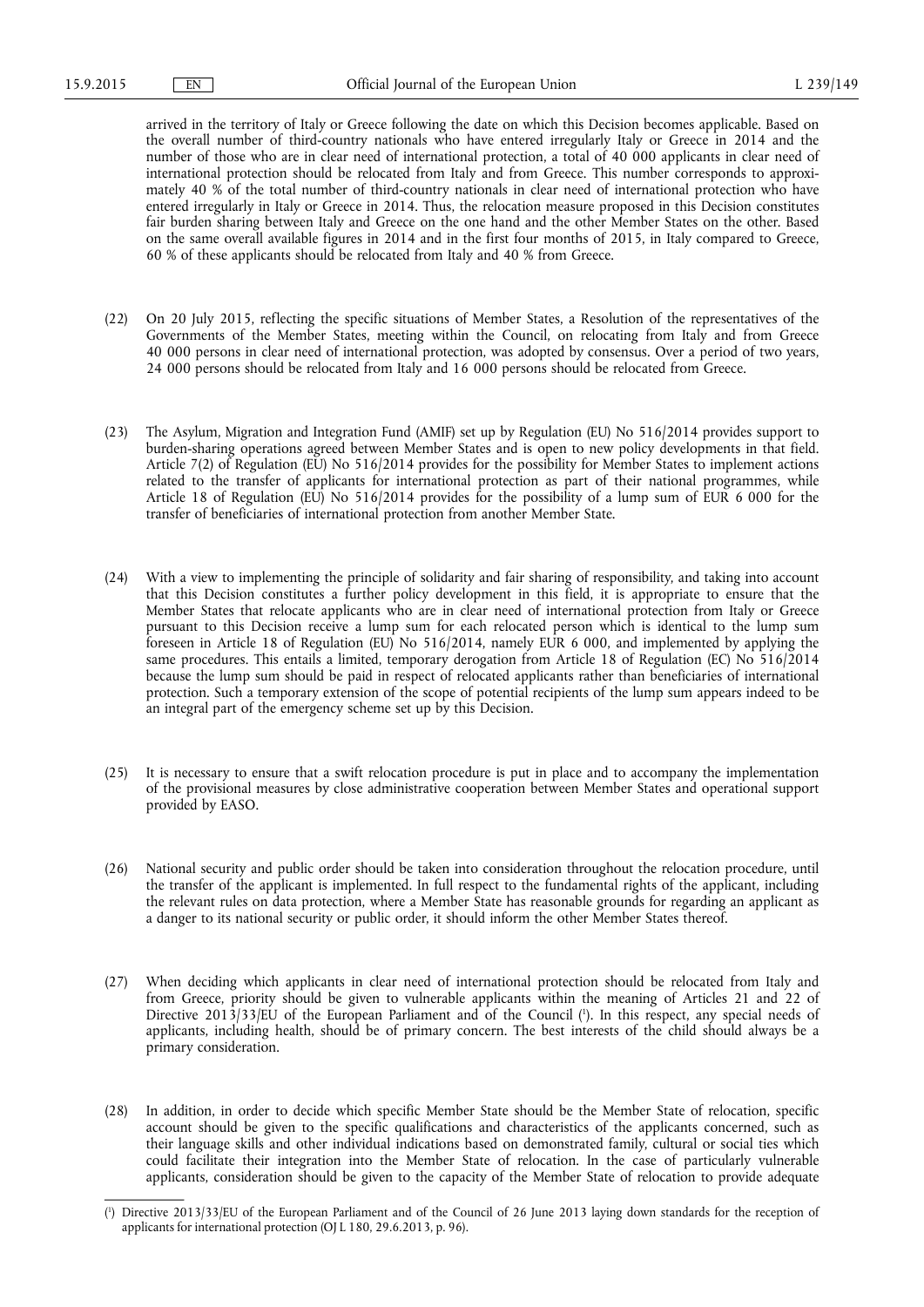support to those applicants and to the necessity of ensuring a fair distribution of those applicants among Member States. With due respect for the principle of non-discrimination, Member States of relocation may indicate their preferences for applicants based on the above information on the basis of which Italy and Greece, in consultation with EASO and, where applicable, liaison officers, may compile lists of possible applicants identified for relocation to that Member State.

- (29) The appointment by Member States of liaison officers in Italy and in Greece should facilitate the effective implementation of the relocation procedure, including the appropriate identification of the applicants who could be relocated, taking into account in particular their vulnerability and qualifications. As regards both the appointment of liaison officers in Italy and in Greece and the fulfilment of their tasks, the Member State of relocation and Italy and Greece should exchange all relevant information and continue cooperating closely throughout the relocation procedure.
- (30) The legal and procedural safeguards set out in Regulation (EU) No 604/2013 remain applicable in respect of applicants covered by this Decision. In addition, applicants should be informed of the relocation procedure set out in this Decision and be notified with the relocation decision which constitutes a transfer decision within the meaning of Article 26 of Regulation (EU) No 604/2013. Considering that an applicant does not have the right under EU law to choose the Member State responsible for his or her application, the applicant should have the right to an effective remedy against the relocation decision in line with Regulation (EU) No 604/2013, only in view of ensuring respect for his or her fundamental rights. In line with Article 27 of that Regulation, Member States may provide in their national law that the appeal against the transfer decision does not automatically suspend the transfer of the applicant but that the person concerned has the opportunity to request a suspension of the implementation of the transfer decision pending the outcome of his or her appeal.
- (31) Before and after being transferred to the Member States of relocation, applicants enjoy the rights and guarantees set up in Directive 2013/32/EU of the European Parliament and of the Council ( 1 ) and Directive 2013/33/EU, including in relation to their special reception and procedural needs. In addition, Regulation (EU) No 603/2013 of the European Parliament and of the Council ( 2 ) remains applicable in respect of applicants covered by this Decision.
- (32) Measures should be taken in order to avoid secondary movements of relocated persons from the Member State of relocation to other Member States which could hamper the efficient application of this Decision. In particular, applicants should be informed of the consequences of onward irregular movement within the Member States and of the fact that, if the Member State of relocation grants them international protection, in principle, they are only entitled to the rights attached to international protection in that Member State.
- (33) Additionally, in line with the objectives set out in Directive 2013/33/EU, the harmonisation of reception conditions amongst Member States should help to limit secondary movements of applicants for international protection influenced by the variety of conditions for their reception. With a view to reaching the same objective, Member States should consider imposing reporting obligations and providing applicants for international protection with material reception conditions that include housing, food and clothing only in kind, as well as, where appropriate, ensuring that applicants are directly transferred to the Member State of relocation. Likewise, during the period of the examination of applications for international protection, as provided in the asylum and Schengen *acquis*, except for serious humanitarian reasons, Member States should neither provide applicants with national travel documents, nor give them other incentives, such as financial ones, which could facilitate their irregular movements to other Member States. In the event of irregular movements to other Member States, applicants should be sent back to the Member State of relocation pursuant to the rules set out in Regulation (EU) No 604/2013.

<sup>(</sup> 1 ) Directive 2013/32/EU of the European Parliament and of the Council of 26 June 2013 on common procedures for granting and withdrawing international protection (OJ L 180, 29.6.2013, p. 60).

<sup>(</sup> 2 ) Regulation (EU) No 603/2013 of the European Parliament and of the Council of 26 June 2013 on the establishment of 'Eurodac' for the comparison of fingerprints for the effective application of Regulation (EU) No 604/2013 establishing the criteria and mechanisms for determining the Member State responsible for examining an application for international protection lodged in one of the Member States by a third-country national or a stateless person and on requests for the comparison with Eurodac data by Member States' law enforcement authorities and Europol for law enforcement purposes, and amending Regulation (EU) No 1077/2011 establishing a European Agency for the operational management of large-scale IT systems in the area of freedom, security and justice (OJ L 180, 29.6.2013, p. 1).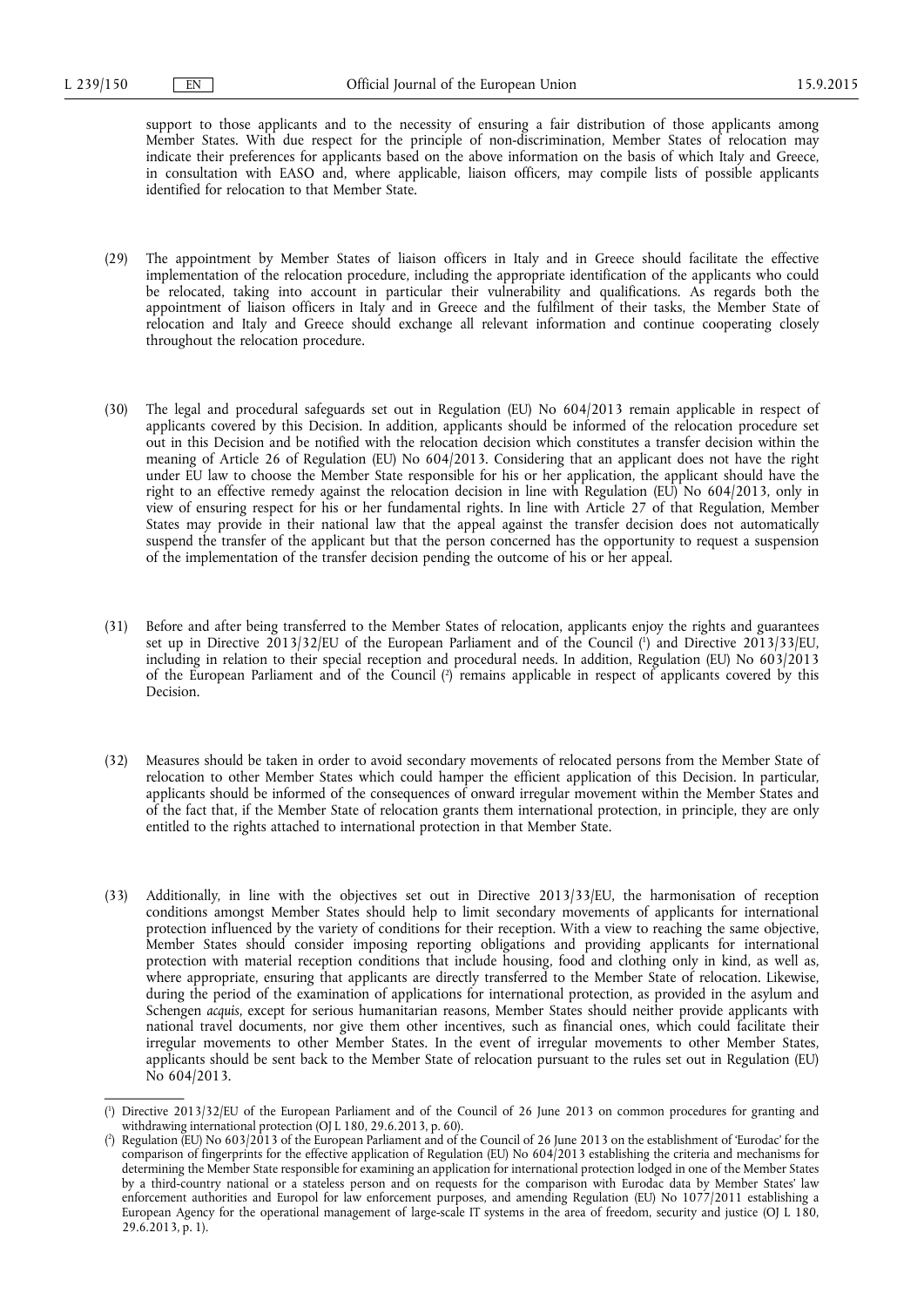(34) In order to avoid secondary movements of beneficiaries of international protection, Member States should also inform the beneficiaries about the conditions under which they may legally enter and stay in another Member State and should be able to impose reporting obligations. Pursuant to Directive 2008/115/EC of the European Parliament and of the Council ( 1 ), Member States should require a beneficiary of international protection who is staying irregularly on their territories to go back immediately to the Member State of relocation. In case the person refuses to return voluntarily, return to the Member State of relocation should be enforced.

Furthermore, if provided for in national law, in the case of enforced return to the Member State of relocation, the Member State which enforced the return may decide to issue a national entry ban that would prevent the beneficiary, for a certain period of time, from re-entering the territory of that specific Member State.

- (35) As the purpose of this Decision is to address an emergency situation and to support Italy and Greece in reinforcing their asylum systems, it should allow them to make, with the assistance of the Commission, bilateral arrangements with Iceland, Liechtenstein, Norway and Switzerland on the relocation of persons falling within the scope of this Decision. Such arrangements should also reflect the core elements of this Decision, in particular those relating to the relocation procedure and the rights and obligations of applicants as well as those relating to Regulation (EU) No 604/2013.
- (36) The specific support provided to Italy and to Greece through the relocation scheme should be complemented by additional measures, from the arrival of third-country nationals on the territory of Italy or of Greece until the completion of all applicable procedures, coordinated by EASO and other relevant Agencies, such as Frontex coordinating the return of third-country nationals not having the right to remain on the territory, in accordance with Directive 2008/115/EC.
- (37) Since the objectives of this Decision cannot be sufficiently achieved by the Member States but can rather, by reason of the scale and effects of the action, be better achieved at Union level, the Union may adopt measures, in accordance with the principle of subsidiarity as set out in Article 5 of the Treaty on European Union ('TEU'). In accordance with the principle of proportionality, as set out in that Article, this Decision does not go beyond what is necessary in order to achieve those objectives.
- (38) This Decision respects the fundamental rights and observes the principles recognised by the Charter of Fundamental Rights of the European Union.
- (39) In accordance with Articles 1 and 2 of Protocol No 21 on the position of the United Kingdom and Ireland in respect of the area of freedom, security and justice, annexed to the TEU and to the TFEU, and without prejudice to Article 4 of that Protocol, those Member States are not taking part in the adoption of this Decision and are not bound by it or subject to its application.
- (40) In accordance with Articles 1 and 2 of Protocol No 22 on the position of Denmark, annexed to the TEU and to the TFEU, Denmark is not taking part in the adoption of this Decision and is not bound by it or subject to its application.
- (41) In view of the urgency of the situation, this Decision should enter into force on the date following that of its publication in the *Official Journal of the European Union*,

HAS ADOPTED THIS DECISION:

# *Article 1*

# **Subject-matter**

This Decision establishes provisional measures in the area of international protection for the benefit of Italy and of Greece in view of supporting them in better coping with an emergency situation characterised by a sudden inflow of nationals of third countries in those Member States.

<sup>(</sup> 1 ) Directive 2008/115/EC of the European Parliament and of the Council of 16 December 2008 on common standards and procedures in Member States for returning illegally staying third-country nationals (OJ L 348, 24.12.2008, p. 98).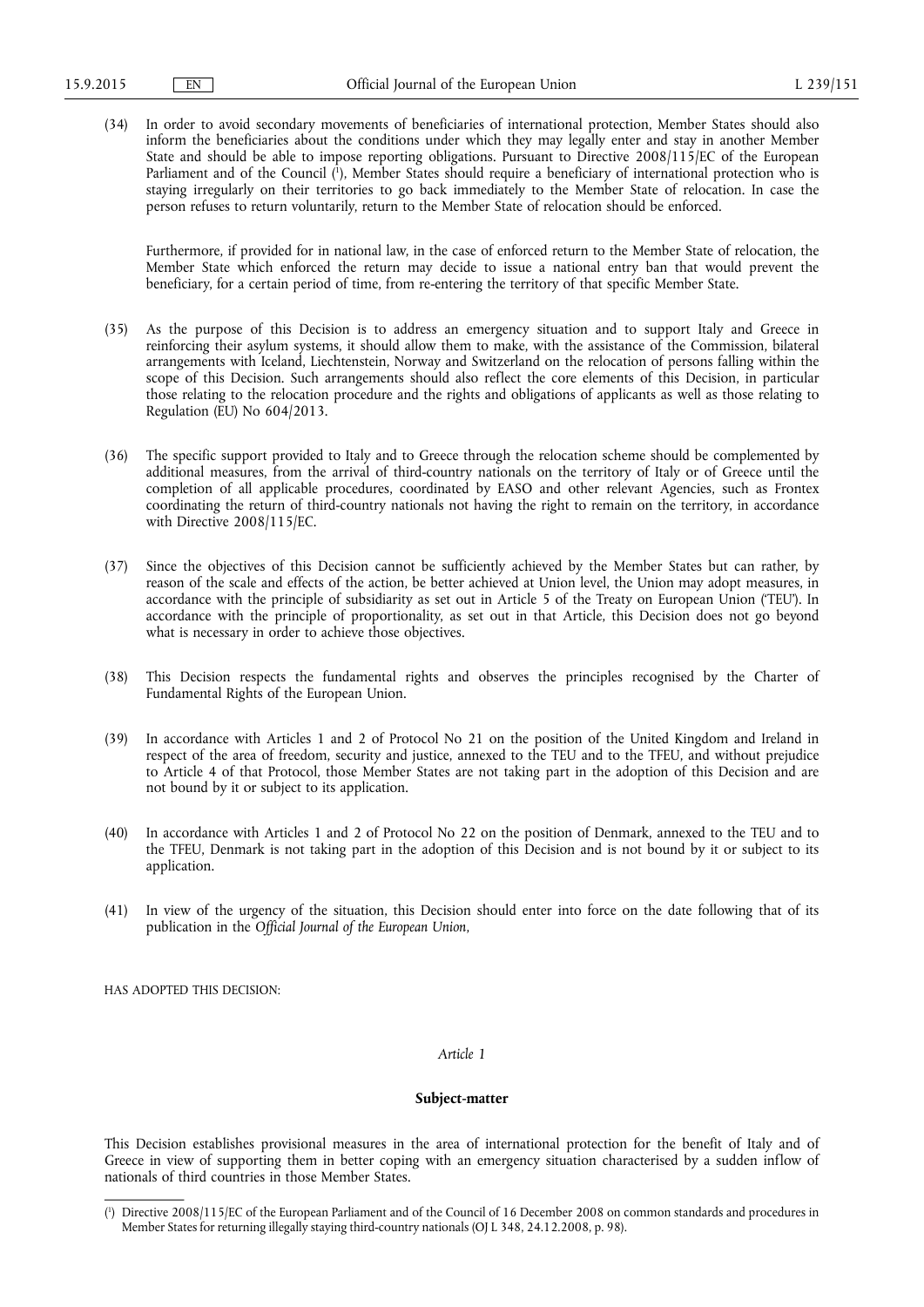#### *Article 2*

## **Definitions**

For the purposes of this Decision, the following definitions apply:

- (a) 'application for international protection' means an application for international protection as defined in point (h) of Article 2 of Directive 2011/95/EU of the European Parliament and of the Council ( 1 );
- (b) 'applicant' means a third-country national or a stateless person who has made an application for international protection in respect of which a final decision has not yet been taken;
- (c) 'international protection' means refugee status and subsidiary protection status as defined in points (e) and (g), respectively, of Article 2 of Directive 2011/95/EU;
- (d) 'family members' means family members as defined in point (g) of Article 2 of Regulation (EU) No 604/2013 of the European Parliament and of the Council;
- (e) 'relocation' means the transfer of an applicant from the territory of the Member State which the criteria laid down in Chapter III of Regulation (EU) No  $604/2013$  indicate as responsible for examining his or her application for international protection to the territory of the Member State of relocation;
- (f) 'Member State of relocation' means the Member State which becomes responsible for examining the application for international protection pursuant to Regulation (EU) No 604/2013 of an applicant following his or her relocation in the territory of that Member State.

### *Article 3*

#### **Scope**

1. Relocation pursuant to this Decision shall only take place in respect of an applicant who has lodged his or her application for international protection in Italy or in Greece and for whom those States would have otherwise been responsible pursuant to the criteria for determining the Member State responsible set out in Chapter III of Regulation  $(EU)$  No  $604/2013$ .

2. Relocation pursuant to this Decision shall only be applied in respect of an applicant belonging to a nationality for which the proportion of decisions granting international protection among decisions taken at first instance on applications for international protection as referred to in Chapter III of Directive 2013/32/EU is, according to the latest available updated quarterly Union-wide average Eurostat data, 75 % or higher. In the case of stateless persons, the country of former habitual residence shall be taken into account. Quarterly updates shall only be taken into account in respect of applicants who have not already been identified as applicants who could be relocated in accordance with Article 5(3) of this Decision.

#### *Article 4*

## **Relocation of applicants to Member States**

Following agreement reached between Member States through the Resolution of 20 July 2015 of the Representatives of the Governments of the Member States meeting within the Council on relocating from Italy and from Greece 40 000 persons in clear need of international protection:

- (a) 24 000 applicants shall be relocated from Italy to the territory of the other Member States;
- (b) 16 000 applicants shall be relocated from Greece to the territory of the other Member States.

<sup>(</sup> 1 ) Directive 2011/95/EU of the European Parliament and of the Council of 13 December 2011 on standards for the qualification of thirdcountry nationals or stateless persons as beneficiaries of international protection, for a uniform status for refugees or for persons eligible for subsidiary protection, and for the content of the protection granted (OJ L 337, 20.12.2011, p. 9).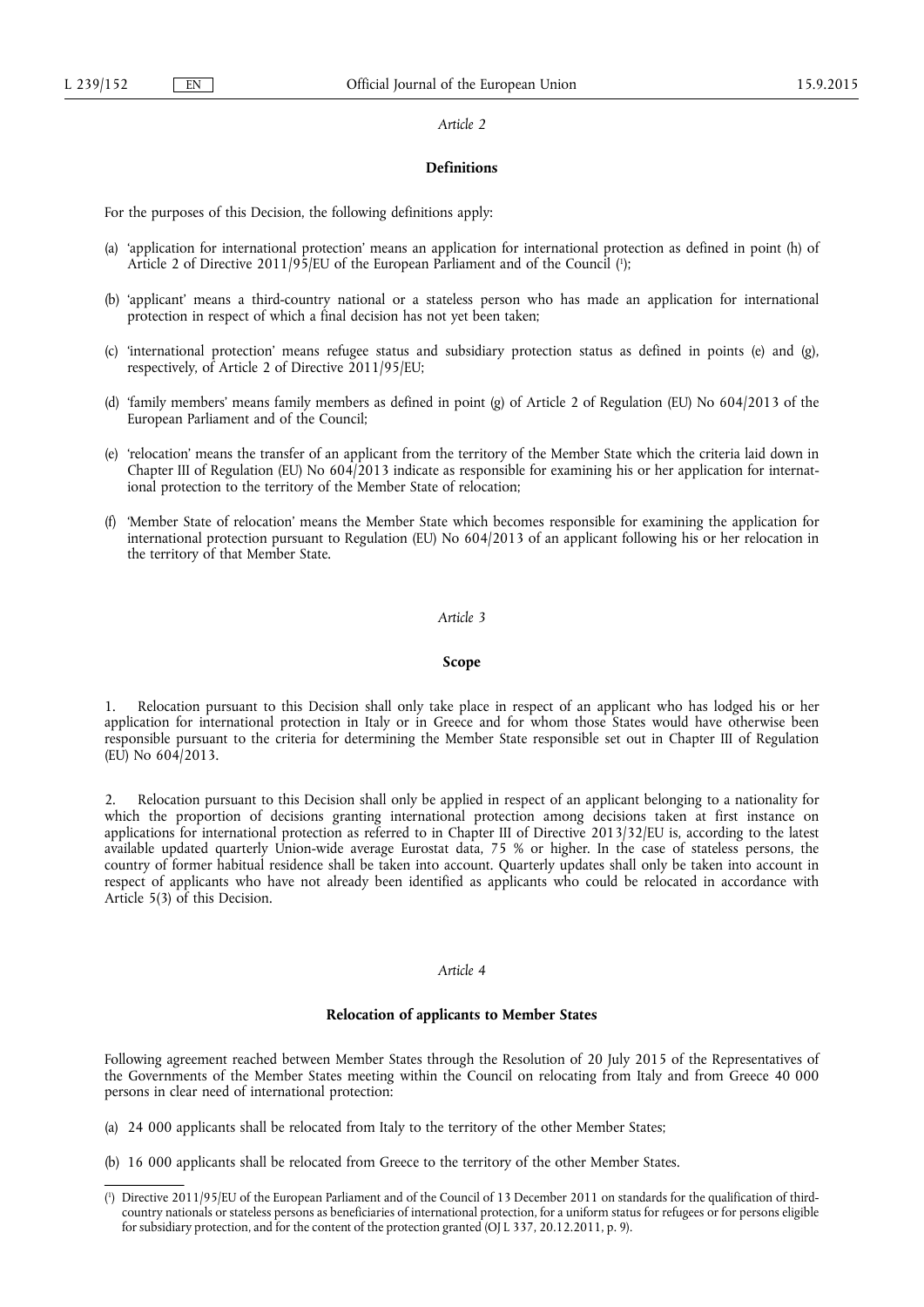#### *Article 5*

## **Relocation procedure**

1. For the purpose of the administrative cooperation required to implement this Decision, each Member State shall appoint a national contact point, whose address it shall communicate to the other Member States and to EASO. Member States shall, in liaison with EASO and other relevant agencies, take all the appropriate measures to establish direct cooperation and an exchange of information between the competent authorities, including about the grounds referred to in paragraph 7.

2. Member States shall, at regular intervals, and at least every three months, indicate the number of applicants who can be relocated swiftly to their territory and any other relevant information.

3. Based on this information, Italy and Greece shall, with the assistance of EASO and, where applicable, of Member States' liaison officers referred to in paragraph 8 of this Article, identify the individual applicants who could be relocated to the other Member States and, as soon as possible, submit all relevant information to the contact points of those Member States. Priority shall be given for that purpose to vulnerable applicants within the meaning of Articles 21 and 22 of Directive 2013/33/EU.

4. Following approval of the Member State of relocation, Italy and Greece shall, as soon as possible, take a decision to relocate each of the identified applicants to a specific Member State of relocation, in consultation with EASO, and shall notify the applicant in accordance with Article 6(4). The Member State of relocation may decide not to approve the relocation of an applicant only if there are reasonable grounds as referred to in paragraph 7 of this Article.

5. Applicants whose fingerprints are required to be taken pursuant to the obligations set out in Article 9 of Regulation (EU) No 603/2013 may only be proposed for relocation if their fingerprints have been taken and transmitted to the Central System of Eurodac, pursuant to that Regulation.

6. The transfer of the applicant to the territory of the Member State of relocation shall take place as soon as possible following the date of the notification to the person concerned of the transfer decision referred to in Article 6(4). Italy and Greece shall transmit to the Member State of relocation the date and time of the transfer as well as any other relevant information.

7. Member States retain the right to refuse to relocate an applicant only where there are reasonable grounds for regarding him or her as a danger to their national security or public order or where there are serious reasons for applying the exclusion provisions set out in Articles 12 and 17 of Directive 2011/95/EU.

8. For the implementation of all aspects of the relocation procedure described in this Article, Member States may, after exchanging all relevant information, decide to appoint liaison officers to Italy and to Greece.

9. In line with the EU *acquis*, Member States shall fully implement their obligations. Accordingly, identification, registration and fingerprinting for the relocation procedure shall be guaranteed by Italy and by Greece and the necessary facilities shall be put in place. Applicants that elude the relocation procedure shall be excluded from relocation.

The relocation procedure provided for in this Article shall be completed as swiftly as possible and not later than two months from the time of the indication given by the Member State of relocation as referred to in paragraph 2, unless the approval by the Member State of relocation referred to in paragraph 4 takes place less than two weeks before the expiry of this two-month period. In such case, the time-limit for completing the relocation procedure may be extended for a period not exceeding a further two weeks. In addition, this time-limit may also be extended, for a further four-week period, as appropriate, where Italy or Greece show objective practical obstacles that prevent the transfer from taking place.

Where the relocation procedure is not completed within these time-limits and unless Italy and Greece agree with the Member State of relocation to a reasonable extension of the time-limit, Italy and Greece shall remain responsible for examining the application for international protection pursuant to Regulation (EU) No 604/2013.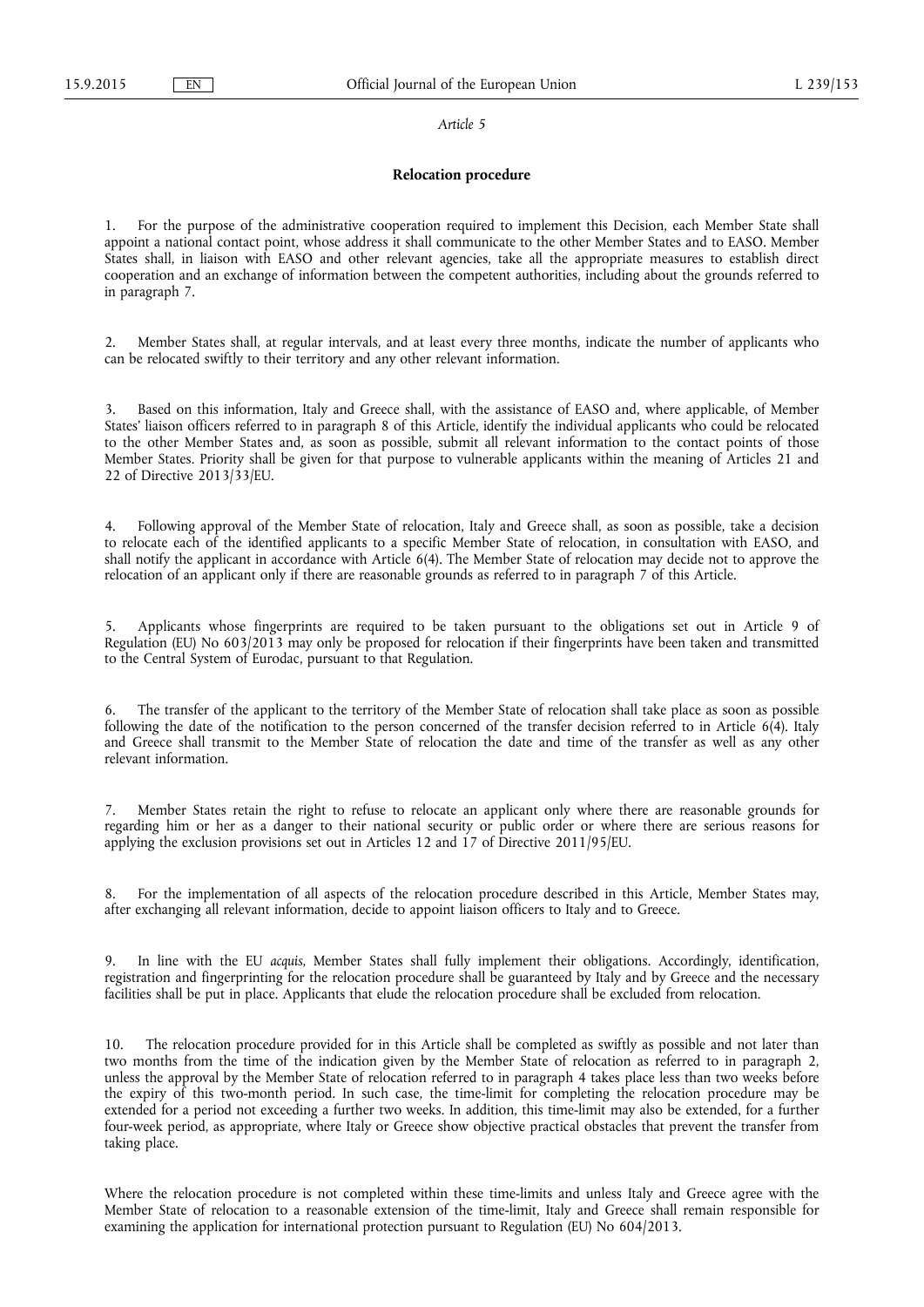11. Following the relocation of the applicant, the Member State of relocation shall take, and transmit to the Central System of Eurodac, the fingerprints of the applicant in accordance with Article 9 of Regulation (EU) No 603/2013 and update the data sets in accordance with Article 10 of, and where applicable, Article 18 of, that Regulation.

# *Article 6*

## **Rights and obligations of applicants for international protection covered by this Decision**

1. The best interests of the child shall be a primary consideration for Member States when implementing this Decision.

2. Member States shall ensure that family members who fall within the scope of this Decision are relocated to the territory of the same Member State.

3. Prior to the decision to relocate an applicant, Italy and Greece shall inform the applicant in a language which the applicant understands or is reasonably supposed to understand of the relocation procedure as set out in this Decision.

When the decision to relocate an applicant has been taken and before the actual relocation, Italy and Greece shall notify the person concerned of the decision to relocate him in writing. That decision shall specify the Member State of relocation.

5. An applicant or beneficiary of international protection who enters the territory of a Member State other than the Member State of relocation without fulfilling the conditions for stay in that other Member State shall be required to return immediately. The Member State of relocation shall take back the person.

## *Article 7*

#### **Operational support to Italy and to Greece**

1. In order to support Italy and Greece to better cope with the exceptional pressure on their asylum and migration systems caused by the current increased migratory pressure at their external borders, Member States shall increase their operational support in cooperation with Italy and Greece in the area of international protection through relevant activities coordinated by EASO, Frontex and other relevant Agencies, in particular by providing, as appropriate, national experts for the following support activities:

- (a) the screening of the third-country nationals arriving in Italy and in Greece, including their clear identification, fingerprinting and registration, and, where applicable, the registration of their application for international protection and, upon request by Italy or Greece, their initial processing;
- (b) the provision to applicants or potential applicants that could be subject to relocation pursuant to this Decision of information and specific assistance that they may need;
- (c) the preparation and organisation of return operations for third-country nationals who either did not apply for international protection or whose right to remain on the territory has ceased.

2. In addition to the support provided under paragraph 1 and for the purpose of facilitating the implementation of all steps of the relocation procedure, specific support shall be provided, as appropriate, to Italy and to Greece through relevant activities coordinated by EASO, Frontex and other relevant Agencies.

# *Article 8*

### **Complementary measures to be taken by Italy and by Greece**

1. Italy and Greece shall each, on 16 September 2015, present a roadmap to the Commission which shall include adequate measures in the area of asylum, first reception and return, enhancing the capacity, quality and efficiency of their systems in these areas, as well as measures to ensure appropriate implementation of this Decision. Italy and Greece shall fully implement this roadmap.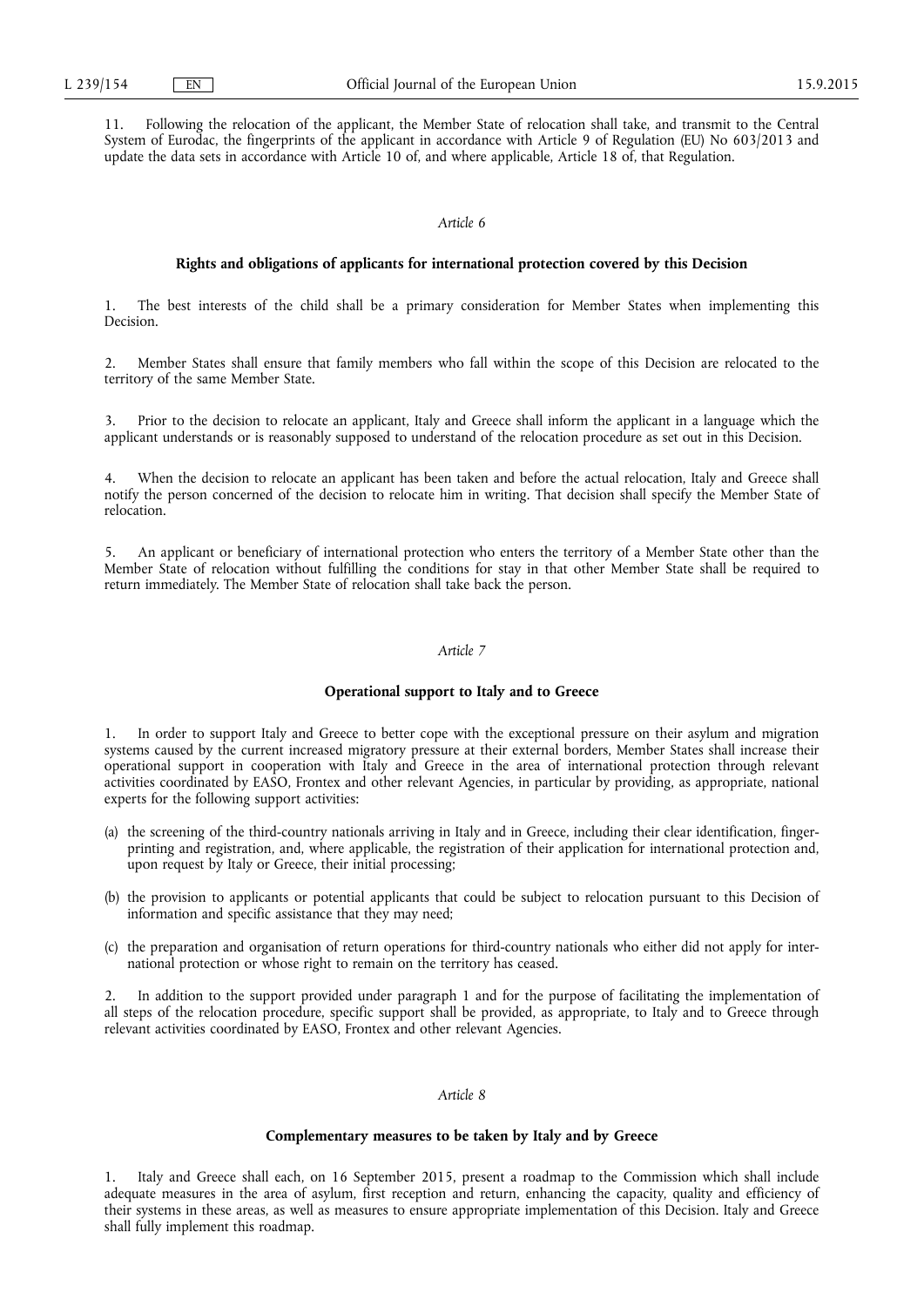2. If Italy or Greece does not comply with the obligations referred to in paragraph 1 of this Article, the Commission may decide, having given the State concerned the opportunity to present its views, to suspend the application of this Decision with regard to that Member State for a period of up to three months. The Commission may decide once to extend such suspension for a further period of up to three months. Such suspension shall not affect the transfers of applicants that are pending following approval of the Member State of relocation pursuant to Article 5(4).

## *Article 9*

## **Further emergency situations**

In the event of an emergency situation characterised by a sudden inflow of nationals of third countries in a Member State, the Council, on a proposal from the Commission and after consulting the European Parliament, may adopt provisional measures for the benefit of the Member State concerned, pursuant to Article 78(3) TFEU. Such measures may include, where appropriate, a suspension of the participation of that Member State to the relocation as provided for in this Decision as well as possible compensatory measures for Italy and for Greece.

## *Article 10*

## **Financial support**

The Member State of relocation shall receive a lump sum of EUR 6 000 for each relocated person pursuant to this Decision. This financial support shall be implemented by applying the procedures laid down in Article 18 of Regulation (EU) No 516/2014.

#### *Article 11*

#### **Cooperation with Associated States**

With the assistance of the Commission, bilateral arrangements may be made between Italy and, respectively, Iceland, Liechtenstein, Norway and Switzerland, and between Greece and, respectively, Iceland, Liechtenstein, Norway and Switzerland, on the relocation of applicants from the territory of Italy and of Greece to the territory of the latter States. The core elements of this Decision, in particular those relating to the relocation procedure and the rights and obligations of applicants, shall be duly taken into account in those arrangements.

## *Article 12*

# **Reporting**

On the basis of the information provided by the Member States and by the relevant agencies, the Commission shall report to the Council every six months on the implementation of this Decision.

On the basis of the information provided by Italy and by Greece, the Commission shall also report to the Council every six months on the implementation of the roadmaps, referred to in Article 8.

# *Article 13*

#### **Entry into force**

1. This Decision shall enter into force on the day following that of its publication in the *Official Journal of the European Union*.

2. It shall apply until 17 September 2017.